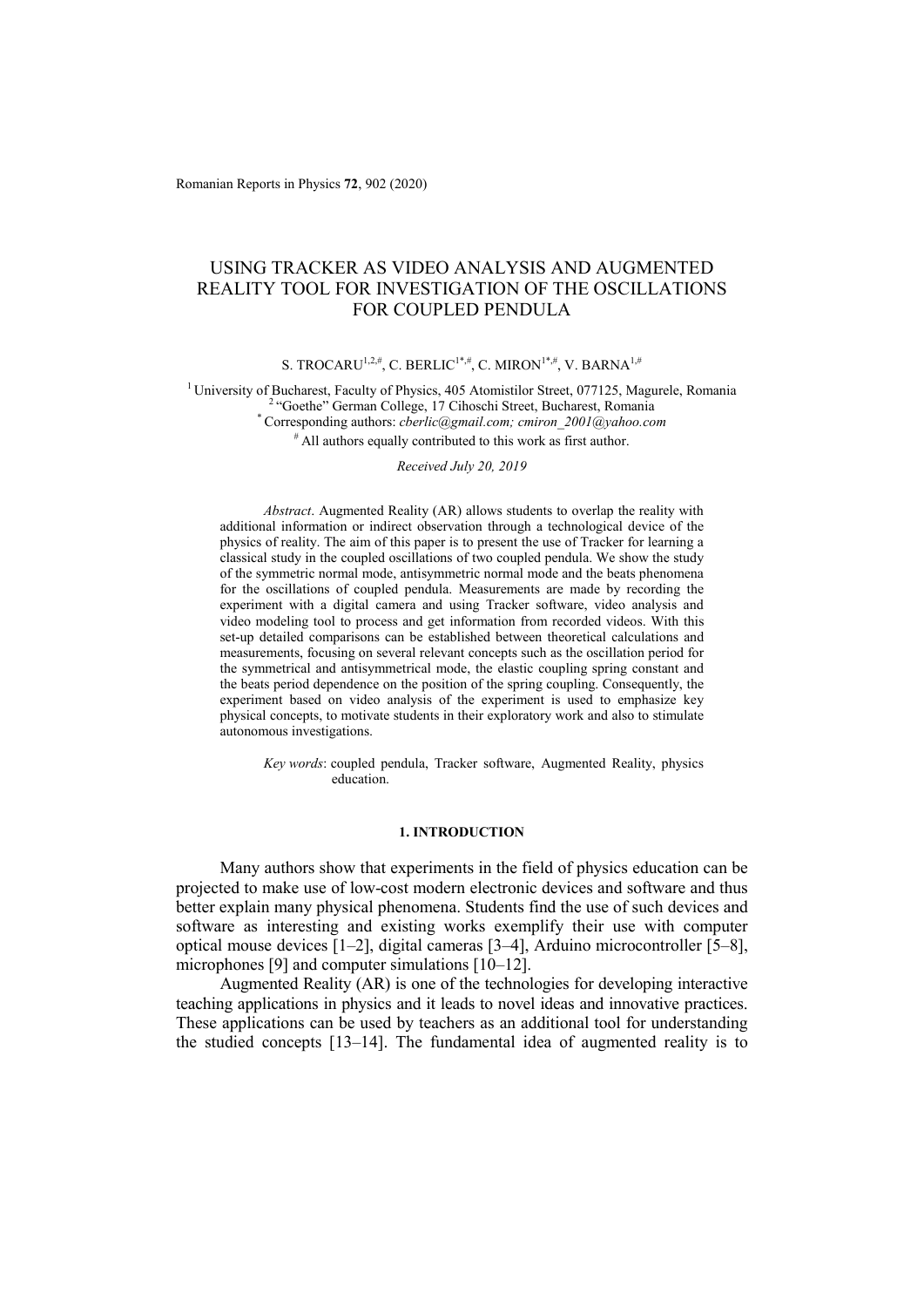encourage existing classical experiments used in Physics laboratory classes. A current practical application of augmented reality is composed of superimposing text and synthetic images on the actual picture collected by a camera [15]. Thus, digital video capture devices are increasingly being employed since they excel in technical specifications (spatial resolution and frame rate). This led to the emergence of free video analysis programs such as Tracker [16]. Tracker is a free video modeling tool built on the Open Source Physics (OSP) Java framework, developed in the Open Source Project. The features offered by Tracker include object tracking with the position, velocity and acceleration overlays and graphs, special effect filters, multiple reference frames, calibration points, line profiles for analysis of spectra and interference patterns, and dynamic particle models. The educational valence of using Tracker was emphasized in conjunction with the development of the students' conceptual thinking [17] as a solution for making physics more attractive for the learners.

Several publications present these approaches to various subjects of physics learning by means of Tracker software [18]. For example, in classical mechanics, describing simple and inexpensive experiments addressed to university and secondary levels and requiring few resources and tools associated with Tracker software can provide relevant physical parameters such as damping constants, amplitudes, frequencies [19]. Other examples include moments of inertia of fidget spinner obtained with a high precision and accuracy by using video analysis [20], moment of inertia of a cylindrical plate [21], study of the damped harmonic motion of an underwater pendulum oscillating in tap water for measuring fluid viscosity [22], experimental studies for rolling motions of a solid cylinder on soft underlays and a soft cylinder on rigid platforms [23]. The range of applications for the Tracker Video software can be easily extended to the study of electricity and magnetism experiments by employing the conversion of kinematic variables (position as a function of time) to electrical ones (voltages and currents as a function of time) [24], the comprehension of some relevant conceptual topics such as superconductor perfect diamagnetism and the difference between the Meissner effect and the Faraday one [25], the dependence of a magnetic force on the distance between permanent magnets [26].

In this paper we have used a digital camera for taking information from the real experiment for the study of the oscillations of a coupled pendula system and then to transfer the research to the augmented reality software (Tracker).

### **2. THEORETICAL MODEL**

We show a short theoretical background of the physical behavior and mathematics behind the coupled pendula system [27–31].

Let us consider two identical pendula, each of them composed by a rod of length *L* and having attached a mass *m* to one end. The pendula are suspended at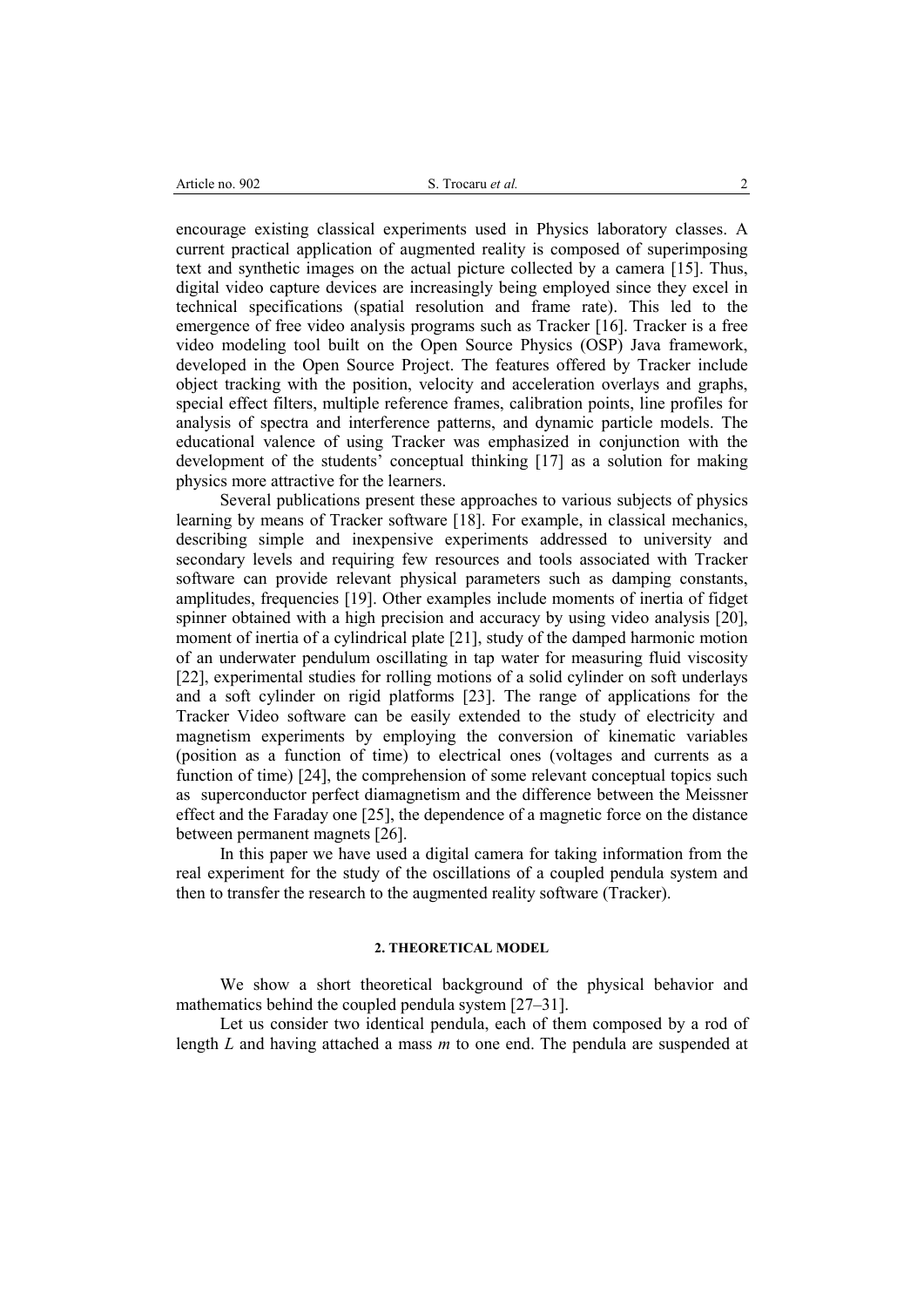the same height, allowed to oscillate in the vertical plane while connected by a horizontal mass-less spring of elastic constant *k*. The spring is attached to the rods at a distance *l* from the suspension points (Fig. 1).



Fig. 1 – Schematic representation of the experimental setup. The full color version may be accessed at http://www.rrp.nipne.ro.

For each pendulum we have [27–31]:

$$
I_i \ddot{\theta}_i = M_i, \ i = 1, 2,
$$
\n<sup>(1)</sup>

with:  $\theta_i$  – the angle between the rod and vertical axis;  $I_i$  –the moment of inertia of a pendulum around its suspension point. In our case  $I_1 = I_2 \stackrel{def}{=} I$ ;  $M_i$  – the torque exerted on each rod.

The torque on a rod around the suspension point is determined by the weight of the attached mass m and by the spring tension:

$$
M_i = -M_{Gi} + M_{Ei}, \qquad i = 1, 2,
$$
 (2)

where

$$
M_{Gi} = mgL\sin\theta_i, \tag{3}
$$

$$
M_{E_i} = kx \cdot \cos \theta_i, \tag{4}
$$

with *x* being the extension of the spring.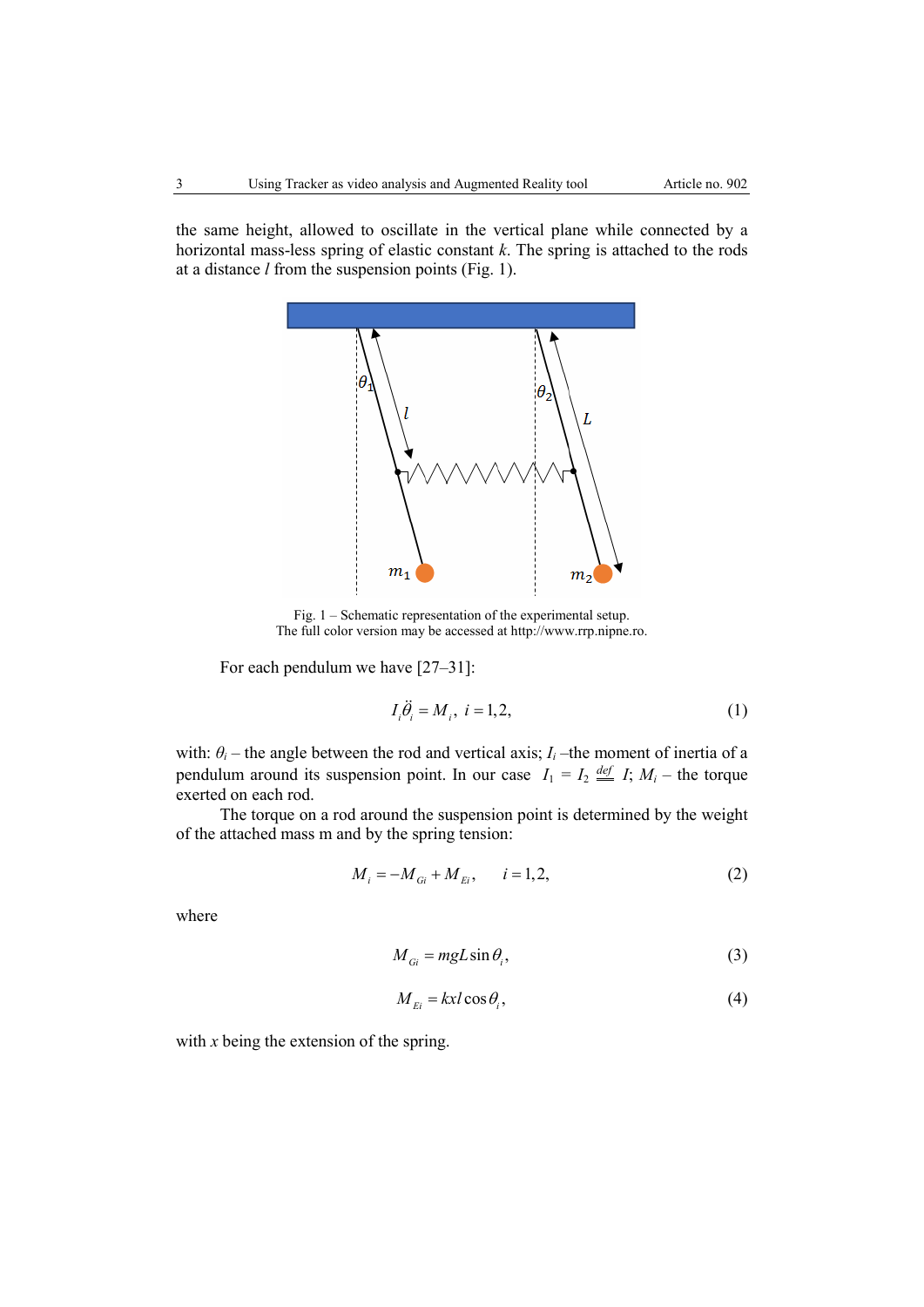If the deflections angles of both pendula are small,  $\sin \theta_i \approx \theta_i$  and  $\cos \theta_i \approx 1$ and the equation for each pendulum becomes [27–32]:

$$
I\ddot{\theta}_1 = -mgL\theta_1 + kl^2(\theta_2 - \theta_1)
$$
 (5)

$$
I\ddot{\theta}_2 = -mgL\theta_2 - kl^2(\theta_2 - \theta_1). \tag{6}
$$

In the above relations it was assumed that  $(\theta_2 > \theta_1)$  and the restoring torque on the pendula is equal in magnitude but in the opposite direction.

If we divide relations (5) and (6) by *I* and rearrange the terms we obtain:

$$
\ddot{\theta}_1 + \left(\omega_0^2 + \Omega^2\right)\theta_1 - \Omega^2\theta_2 = 0\tag{7}
$$

$$
\ddot{\theta}_2 + \left(\omega_0^2 + \Omega^2\right)\theta_2 - \Omega^2\theta_1 = 0,\tag{8}
$$

with the notations:

$$
\omega_0^2 = \frac{mgl}{I} \tag{9}
$$

$$
\Omega^2 = \frac{kl^2}{I}.\tag{10}
$$

Equations (7) and (8) are a set of coupled second-order linear differential equations. These equations do not describe simple harmonic motion because of the coupling terms determined by the spring. The general solution of the system (7) and (8) is [27–32]:

$$
\theta_1(t) = u_0 \cos(\omega_s t + \varphi_u) + v_0 \cos(\omega_a t + \varphi_v)
$$
\n(11)

$$
\theta_2(t) = u_0 \cos(\omega_s t + \varphi_u) - v_0 \cos(\omega_a t + \varphi_v), \tag{12}
$$

where

$$
\omega_{\rm s} = \omega_0 \tag{13}
$$

$$
\omega_a = \sqrt{\omega_0^2 + 2\Omega^2},\tag{14}
$$

while  $u_0$ ,  $v_0$ ,  $\varphi_u$  and  $\varphi_v$  are constant that are determined from initial conditions.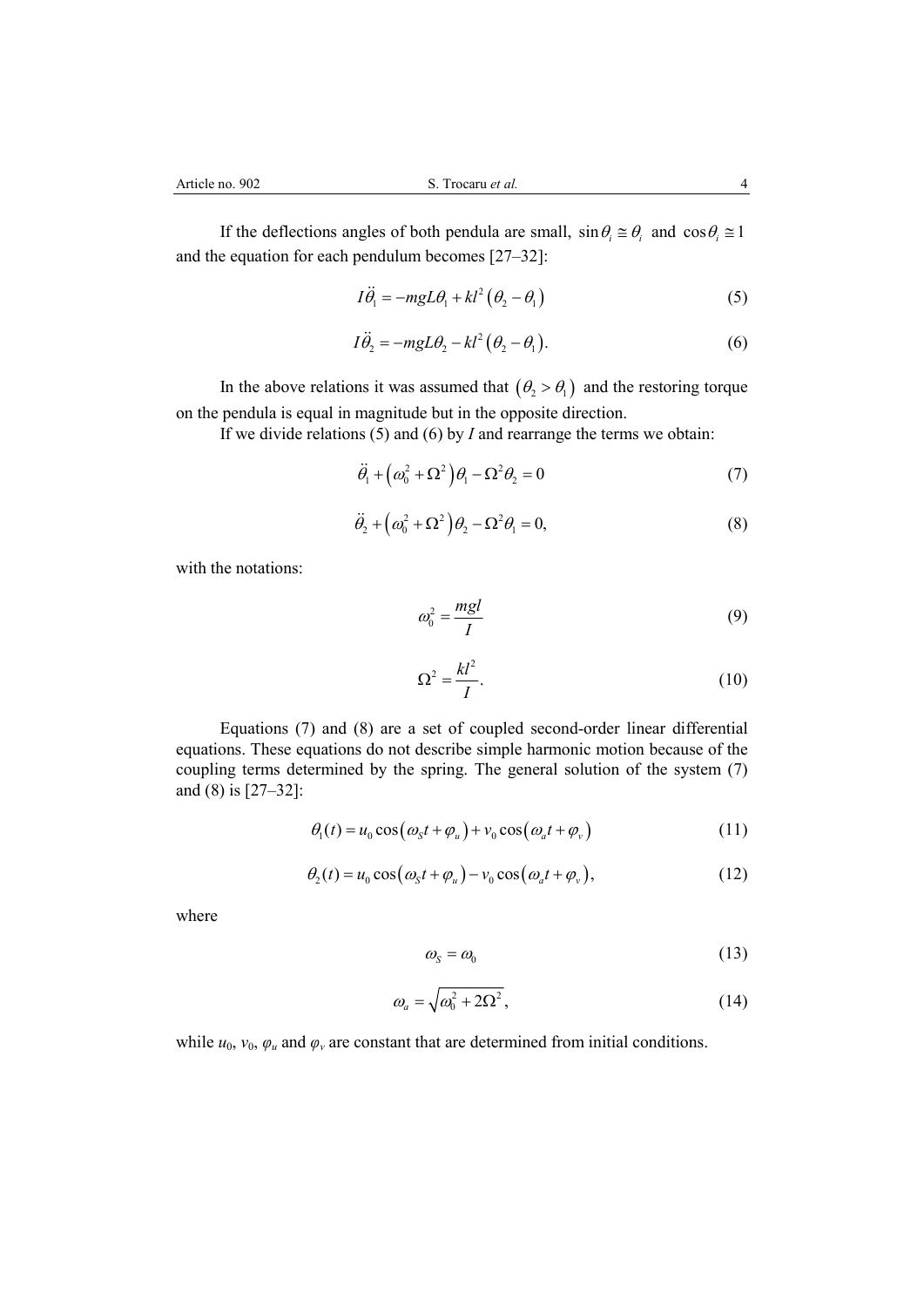The general solution (11) and (12) is investigated elsewhere [29, 32] and we will discuss here only the situations experimentally studied.

# 2.1. SYMMETRIC NORMAL MODE

The symmetric normal mode is obtained when both pendula are equally displaced in the same direction and then allowed to be free. It is obvious that, in this situation, the spring will not have any effect in the system.

In this case, the initial conditions are:

$$
\theta_1(0) = \theta_2(0) = \theta_s \tag{15}
$$

$$
\dot{\theta}_1(0) = \dot{\theta}_2(0) = 0,\tag{16}
$$

and the angular elongations of the two pendula are:

$$
\theta_i(t) = \theta_s \cos \omega_s t, \quad i = 1, 2. \tag{17}
$$

Both pendula oscillate in phase with the same amplitude and with the same frequency, while following relation (13). This frequency is equal to the frequency of the uncoupled pendula [29].

### 2.2. ANTISYMMETRIC NORMAL MODE

The antisymmetric normal mode is achieved by moving the pendula with equal size and opposite direction displacements:

$$
\theta_1(0) = \theta_2(0) = \theta_a \tag{18}
$$

$$
\dot{\theta}_1(0) = \dot{\theta}_2(0) = 0. \tag{19}
$$

The angular elongations of the two pendula are:

$$
\theta_1(t) = \theta_a \cos \omega_a t \tag{20}
$$

$$
\theta_2(t) = -\theta_a \cos \omega_a t. \tag{21}
$$

Both pendula oscillate with the same amplitude and the same frequency such as in (14). The minus sign in relation (22) means that there is a permanent phase shift equal with  $\pi$  between the two pendula  $\theta_2(t) = \theta_a \cos(\omega_a t + \pi)$ .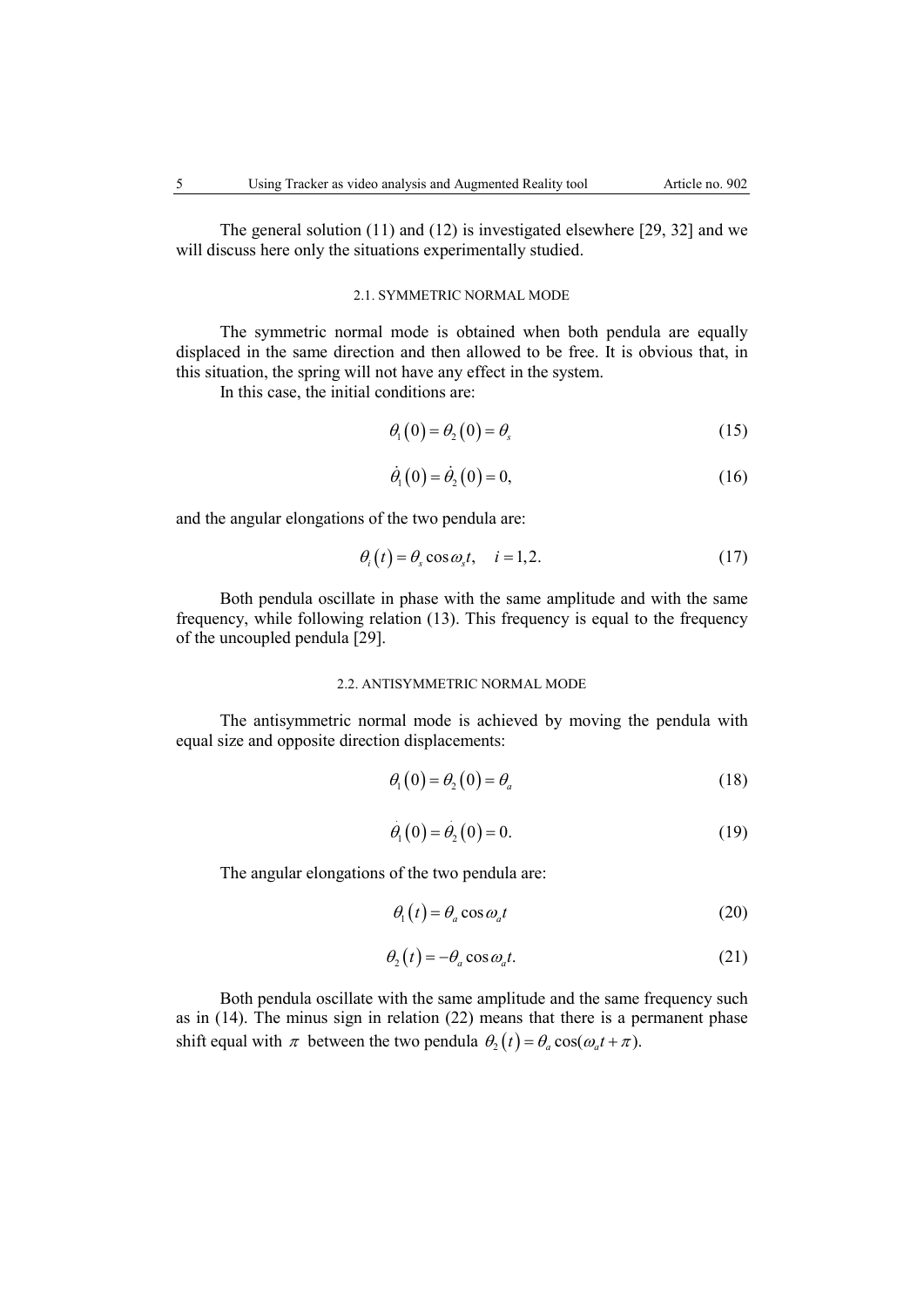From (14) one may notice that the frequency for this mode is higher than the frequency of the symmetric one. It is due to the fact that in the asymmetric mode the spring is stretched, increasing the forces on the pendula.

At this point we have also the linear dependence of  $\omega_a^2$  as function of  $l^2$ :

$$
\omega_a^2 = \omega_0^2 + \omega_0^2 \frac{2kl^2}{mgl}.
$$
 (22)

This dependence will be checked during experiments.

### 2.3. BEATS

When the system is in the uncoupled mode, the amplitudes are constant and there is no energy transfer between the two pendula. For other situations, there is an energy transfer back and forward between the pendula, as it is suggested by the general solutions (11) and (12). The energy transfer is maximum when the two modes are present in equal amounts [29].

This is easy to confirm when the initial conditions are:

$$
\theta_1(0) = \theta_b \tag{23}
$$

$$
\theta_2(0) = 0 \tag{24}
$$

$$
\dot{\theta}_1(0) = \dot{\theta}_2(0) = 0. \tag{25}
$$

The angular elongations of the two pendula are:

$$
\theta_1(t) = \theta_b \cos \frac{\omega_a - \omega_s}{2} t \cos \frac{\omega_a + \omega_s}{2} t.
$$
 (26)

$$
\theta_2(t) = \theta_b \sin \frac{\omega_a - \omega_s}{2} t \sin \frac{\omega_a + \omega_s}{2} t \tag{27}
$$

Considering  $\omega_1 = \frac{\omega_a - \omega_s}{2}$  and  $\omega_2 = \frac{\omega_a + \omega_s}{2}$  the relations (26) and (27) can be rewritten as follows:

$$
\theta_{\rm l}(t) = \theta_{\rm l\,max}(t) \cos \omega_2 t,\tag{28}
$$

$$
\theta_2(t) = \theta_{2\max}(t)\sin\omega_2 t,\tag{29}
$$

where the amplitudes  $\theta_{i_{\text{max}}}(t)$ ,  $i = 1,2$  are varying with time: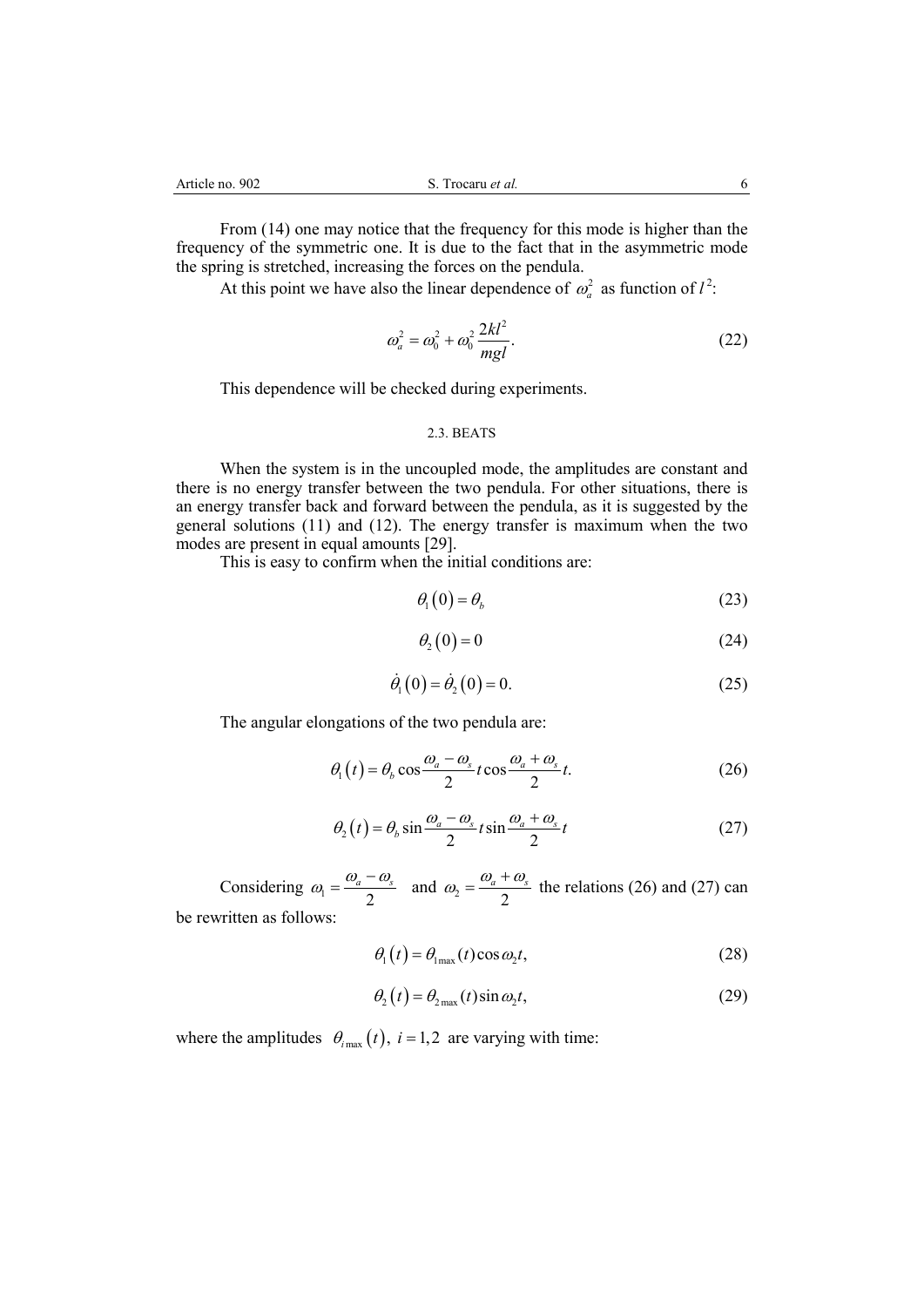$$
f_{\rm{max}}
$$

$$
\theta_{\text{max}}(t) = \theta_b(t) \cos \omega_1 t \tag{30}
$$

$$
\theta_{2\max}(t) = \theta_b(t)\sin\omega_1 t. \tag{31}
$$

According to [3], the equations (26) and (27) describe the superposition of two oscillations that have the beat phenomenon meaningful only if the variation in time of the amplitudes is very small by comparison with the pulsation  $\omega_2$  i.e.:

$$
\left| \omega_a - \omega_s \right| << \omega_a + \omega_s. \tag{32}
$$

With this assumption, the relations (13) and (14) become:

$$
\omega_1 = \frac{\sqrt{\omega_0^2 + 2\Omega^2} - \omega_0}{2} \approx \omega_0 \frac{k}{2mgL} l^2
$$
 (33)

$$
\omega_2 = \frac{\sqrt{\omega_0^2 + 2\Omega^2} + \omega_0}{2} \approx \omega_0 \frac{k}{2mgL} l^2 + \omega_0.
$$
 (34)

These equations are verified within the experiment together with the assumption that real beats effect also occurs.

# **3. EXPERIMENTAL SET-UP AND METHOD**

The experimental set-up is a Phywe system of coupled pendula represented in Fig. 2. Instead of using the provided recorder for the measurements of the vibrational period we employed digital camera to record the real movements of the pendula, the videos being afterward processed with the Tracker software.

Tracker offers the advantage of optical recognition for the position of one or more moving objects in each frame (in a recorded movie). Tracker normally uses the standard 30 Frame per Second (FPS) videos, but the frame rate can be adjusted after importing of the movie into the application. We used MPEG VX videos taken with a Sony Cyber-shot DSC-H2 camera  $(640 \times 480$  resolution and 30 FPS). The distance from the camera to the experimental device was above 2 meters.

The videos were maximum 1 minute long, enough to capture at least 20 full oscillations. By default, the allocated memory is 247 MB that can be increased to a maximum that depends on the amount of the available memory in the computer resources. The used maximum memory was 1285 MB, ensuring a reasonable processing time.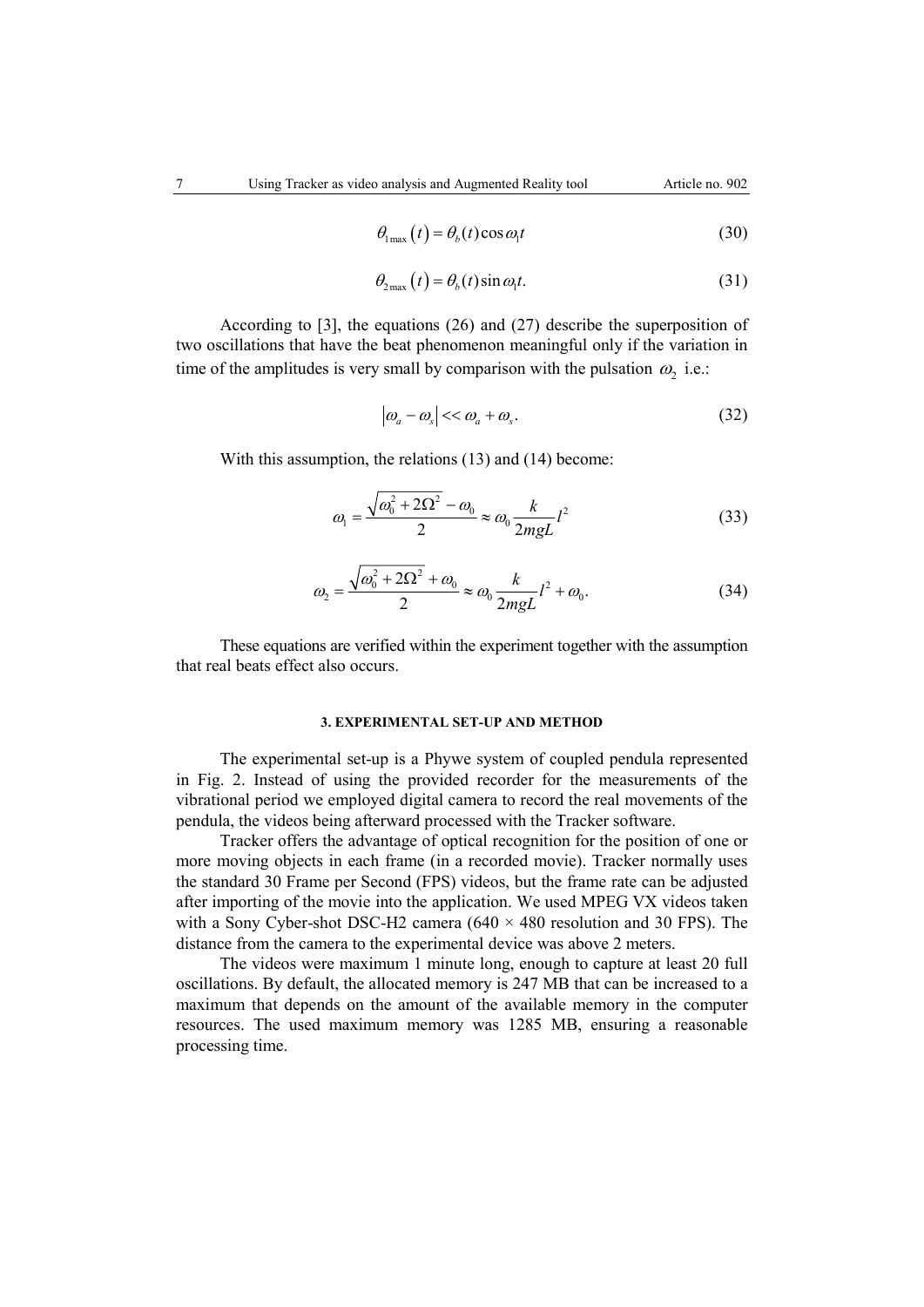| Article no. 902 | Trocaru <i>et al.</i> |  |
|-----------------|-----------------------|--|
|                 |                       |  |

Once the movie is loaded Tracker allows making a frame by frame optical recognition of an initial pattern selected in a chosen key-frame of the loaded movie. The application identifies the frame rate of the movie and records the moment of time *t* of the frame and the position of the recognized pattern. For 30 FPS videos, the time resolution is 1/30 s. The objects' coordinates are recorded regarding the position of the origin of the system of coordinates chosen in the rotation point of the pendula*.* The time length of the analyzed fragment of the videos was chosen in such a way that we have a reasonable number of positions of the each of two objects (*i.e.* movie frames with good clarity of the image of the bodies in each frame).



Fig. 2 – Experimental set-up. The full color version may be accessed at http://www.rrp.nipne.ro.

# **4. DATA ANALYSIS**

The data processing was performed with the data analysis tool of the Tracker software. The recorded data about the position of the bodies as function of time was used by Tracker to calculate the rotational angle of the pendula at each moment.

Both symmetrical and antisymmetrical oscillation-modes of the coupled system were analyzed from the recorded experiments, for positions of the coupling spring between 30 and 90 cm.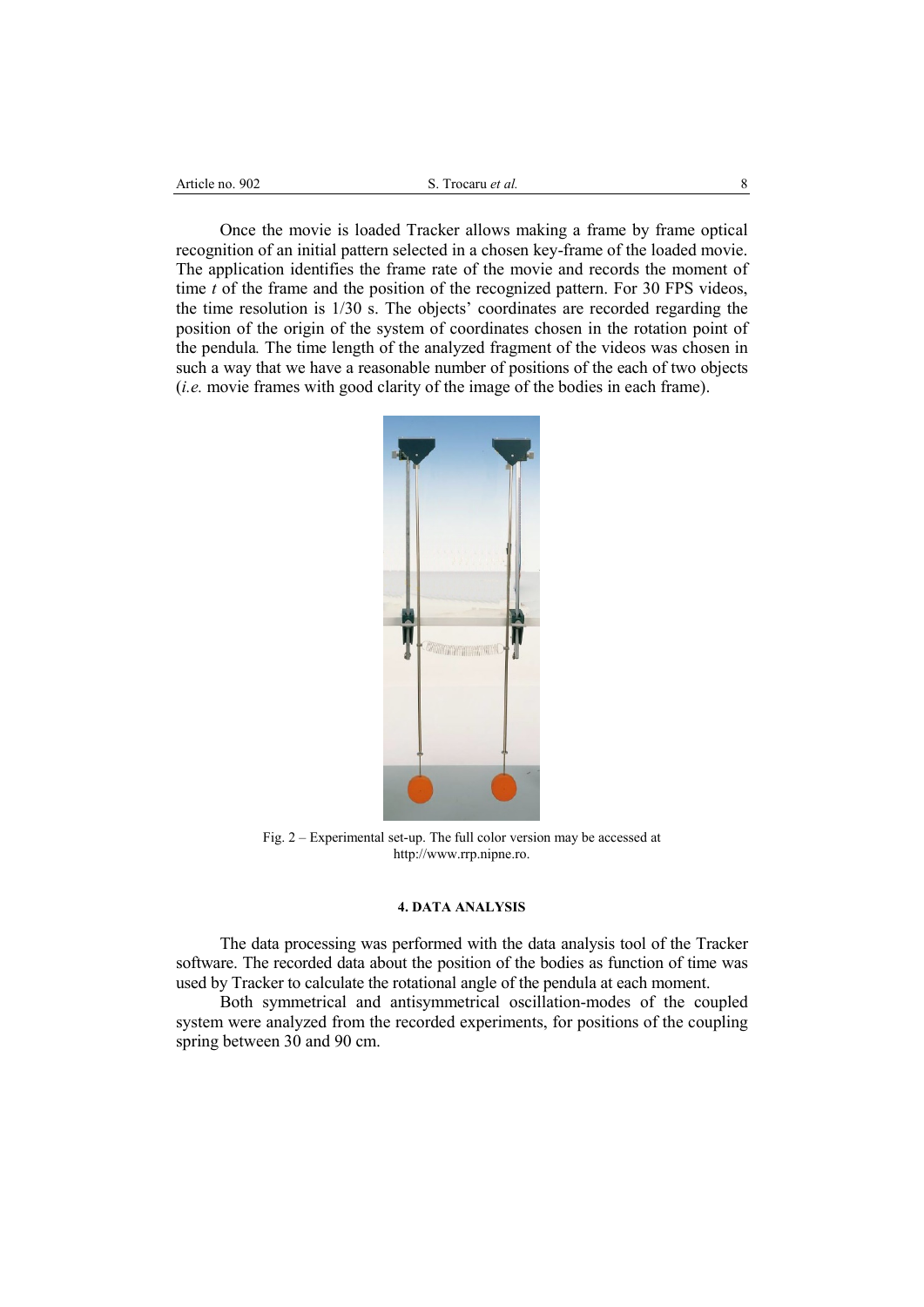We used the fitting capabilities of the software, in order to find the analytical time dependence of the rotational angle. The expression for the fitting function was:

$$
\theta_i = A \sin\left(Bt + C\right) + D,\tag{35}
$$

where:

- the index *i* refers to the pendula, explicitly 1 for the left side body and 2 for right side one.
- *A* represents is the *angular amplitude*  $\theta_{i_{\text{max}}}$  [rad],
- *B* represents the *angular velocity*  $\omega$  [rad/s];
- C and D represents two fitting parameters needed to fit the data for the second pendulum that rotation point is not in the origin of the coordinate system. In the initial calibration, the origin of the coordinate system was set in the rotation point of the first pendulum, situated in the left side in Fig. 2.

All the time dependences for both experimental data and fitting functions of the small angles' deviations for both pendula were found sinusoidal (Fig. 3).



Fig. 3 – Data fitting view of the Tracker software. Experimental and fitted data for angular elongation as function of time, for one of the pendula. The full color version may be accessed at http://www.rrp.nipne.ro.

We consider that the resulting fit according to relation (35) is very good, as the calculated values of the root mean square deviation are small.

The values of angular velocities obtained from fitting data for antysimetrical and symmetrical for both pendula are put together in Table 1.

In Fig. 4, we plotted the values of  $\omega_a^2$  as function of  $l^2$  for the antisymmetric oscillation mode. We notice that both graphs are linear as it is expected from relation (22).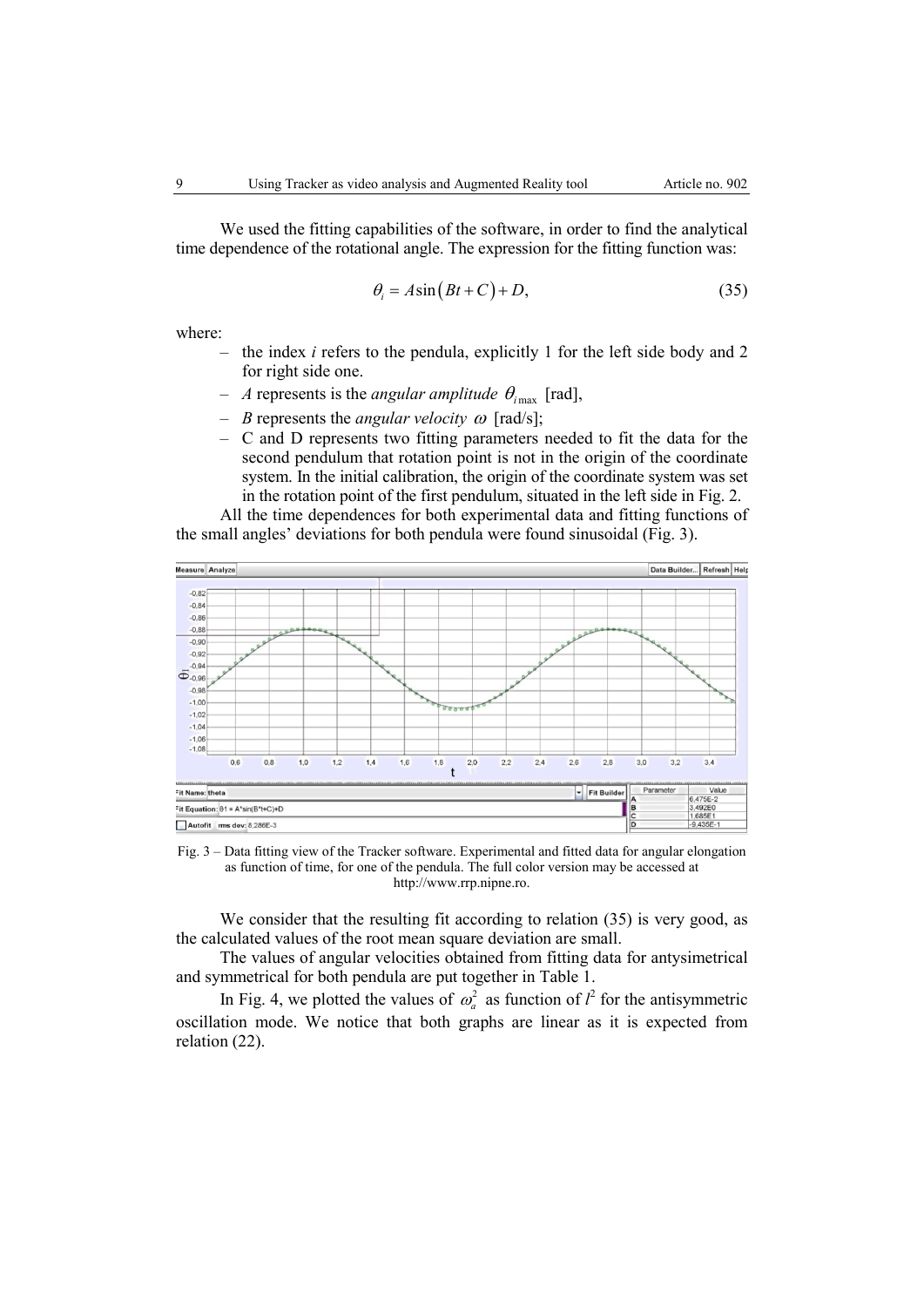# *Table 1*

The values of angular velocities for antisymmetric  $\omega_{ai}$  and symmetric  $\omega_{si}$ modes for the both pendula  $i = 1,2$ 

| $l$ [m] | rad<br>$\omega_{a1}$<br>S | rad<br>$\omega_{a2}$<br>S | rad<br>$\omega_{\scriptscriptstyle\rm s1}$<br>S | rad<br>$\omega_{s2}$<br>S |
|---------|---------------------------|---------------------------|-------------------------------------------------|---------------------------|
| 0.305   | 3.231                     | 3.243                     | 3.155                                           | 3.155                     |
| 0.400   | 3.306                     | 3.308                     | 3.156                                           | 3.154                     |
| 0.496   | 3.382                     | 3.384                     | 3.157                                           | 3.155                     |
| 0.610   | 3.490                     | 3.489                     | 3.156                                           | 3.156                     |
| 0.697   | 3.584                     | 3.588                     | 3.159                                           | 3.159                     |
| 0.793   | 3.701                     | 3.696                     | 3.154                                           | 3.154                     |
| 0.898   | 3.826                     | 3.811                     | 3.153                                           | 3.154                     |



Fig. 4 – Dependence of  $\omega_a^2$  as function of  $l^2$  for pendulum 1 (a) and 2 (b) in antisymmetric oscillation mode.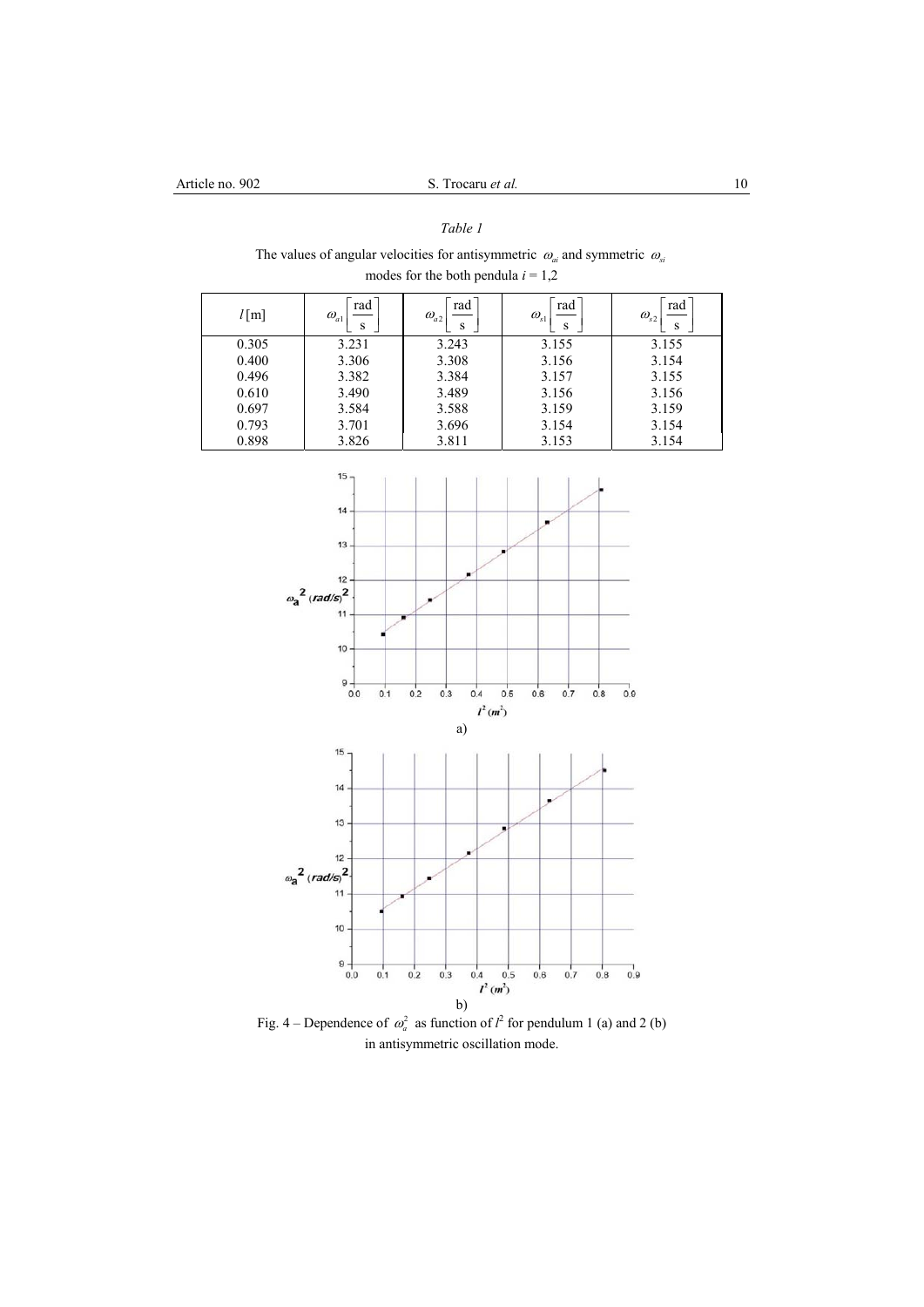The equations for the linear regression in the case of the antisymmetric oscillating pendula are:

$$
\omega_{a1}^2 = 5.8649 \cdot l^2 + 9.9703\tag{36}
$$

$$
\omega_{a2}^2 = 5.6618 \cdot l^2 + 10.048. \tag{37}
$$

The data set for the symmetrical mode is plotted plots in Fig. 5.



for the symmetrical oscillation mode.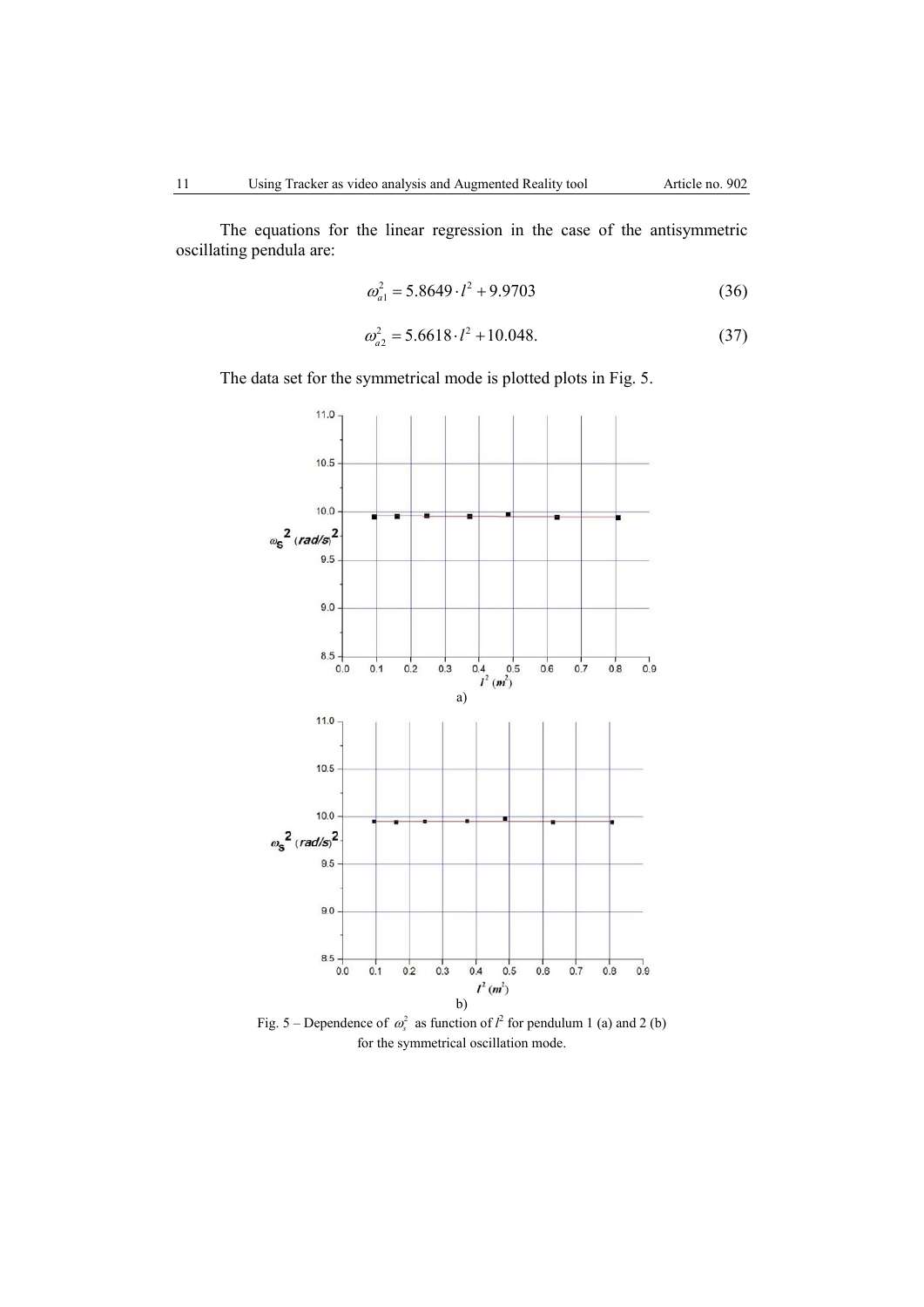The linear fit for the symmetric oscillation modes are:

$$
\omega_{s1}^2 = 0.019 \cdot l^2 + 9.9665\tag{38}
$$

$$
\omega_{s2}^2 = -0.0012 \cdot l^2 + 9.9563. \tag{39}
$$

We notice that the lines are virtually horizontal, meaning that  $\omega_{si}^2$  is constant as it is expected from relation (13).

### 4.1. ESTIMATION OF FREE PENDULUM PERIOD AND THE ELASTIC CONSTANT OF THE COUPLING SPRING

The values for  $\omega_0$  in the case of both pendula are extracted from equations (36)–(39) based theoretical relations (13) and (22) and synthetized in Table 2. We may notice the very good agreement between values of  $\omega_0$  obtained for the two cases.

| Œ<br>,,, |  |
|----------|--|
|          |  |

| $\omega_0$ for pendulum 1 and 2 in<br>antisymmetric and symmetric modes | $rad^7$ | Absolute Error of $\omega_0^2$ | rad<br>$\omega_{0}$ |
|-------------------------------------------------------------------------|---------|--------------------------------|---------------------|
| Antisymmetric mode pendulum 1                                           | 9.971   | 0.039                          | 3.158               |
| Antisymmetric mode pendulum 2                                           | 10.048  | 0.047                          | 3.170               |
| Symmetric mode pendulum 1                                               | 9.966   | 0.009                          | 3.157               |
| Symmetric mode pendulum 2                                               | 9.956   | 0.009                          | 3.155               |

Using the data in Table 1, we obtained the value for the single pendulum period:

$$
T_0 = 1.984 \pm 0.200 \text{ [s]}.
$$
\n<sup>(40)</sup>

The same period of oscillation was also calculated using the equation for the simple pendulum [27, 29]:

$$
T_{calc} = 2\pi \sqrt{\frac{L}{g}}.\tag{41}
$$

The value is:

$$
T_{calc} = 2.005 \pm 0.080 \text{ [s]}
$$
 (42)

that is in relatively good agreement with the value from (39).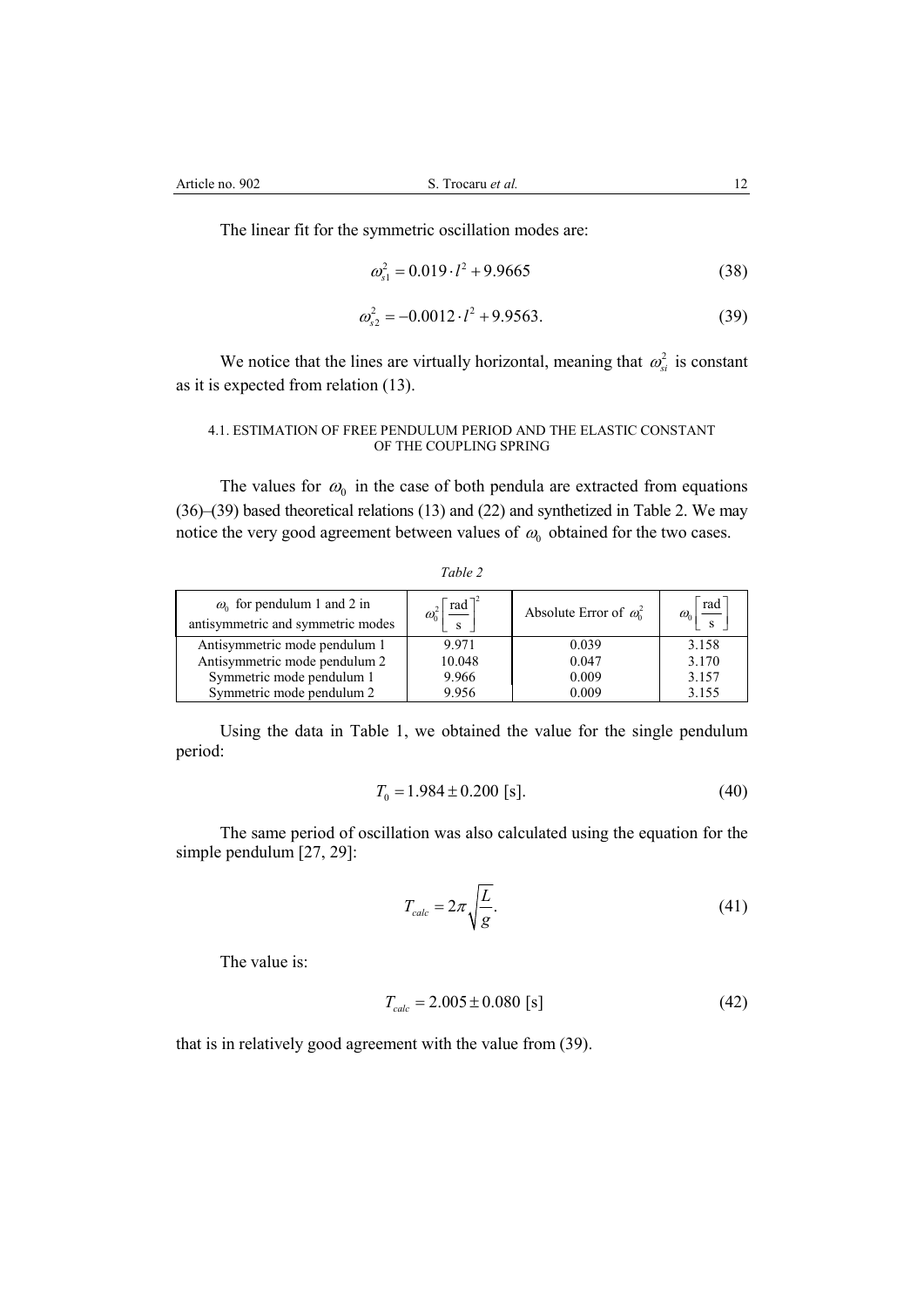The value for the elastic constant of the coupling spring *k* may be estimated from the regression relations (36) and (37) having in mind the linear dependence of  $2^{2}$  in relation (22). For the elastic constant, we get:

$$
k = 2.824 \pm 0.008 \,\text{N/m}.\tag{43}
$$

### 4.2. ANALYSIS OF BEATS

In order to investigate the beats phenomenon (as discussed in section 2.3.) we keep a pendulum in the position of equilibrium and the second one is deviated at a given small angle, corresponding to the initial conditions  $(23)$ – $(25)$ . We then recorded videos for different values of *l* and we processed them as already described before. Figure 6 illustrates the data and the fitting plot of the oscillations for pendulum 1 with  $l \approx 80$  cm in beating conditions. The plot in the figure confirms the expected time dependence from equation (27).



Fig. 6 – Experimental data and fitting plot of the angular elongation as function of time for one of the pendulum illustrating the beats. The full color version may be accessed at http://www.rrp.nipne.ro.

The results of the fitting data for  $\omega_a$ ,  $\omega_s$ ,  $\omega_1$  in the case of both pendula are given in Tables 3 and 4.

| $l$ [m] | rad<br>$\omega_a$<br>S | rad<br>$\omega_{\rm s}$<br>S | rad<br>$\omega$<br>S | rad<br>$\omega$ ,<br>S |
|---------|------------------------|------------------------------|----------------------|------------------------|
| 0.294   | 3.236                  | 3.152                        | 0.042                | 3.194                  |
| 0.391   | 3.306                  | 3.156                        | 0.075                | 3.231                  |
| 0.486   | 3.382                  | 3.157                        | 0.113                | 3.270                  |
| 0.585   | 3.480                  | 3.158                        | 0.161                | 3.319                  |
| 0.697   | 3.570                  | 3.133                        | 0.219                | 3.352                  |
| 0.793   | 3.706                  | 3.169                        | 0.269                | 3.438                  |

*Table 3*  Beats parameters for pendulum 1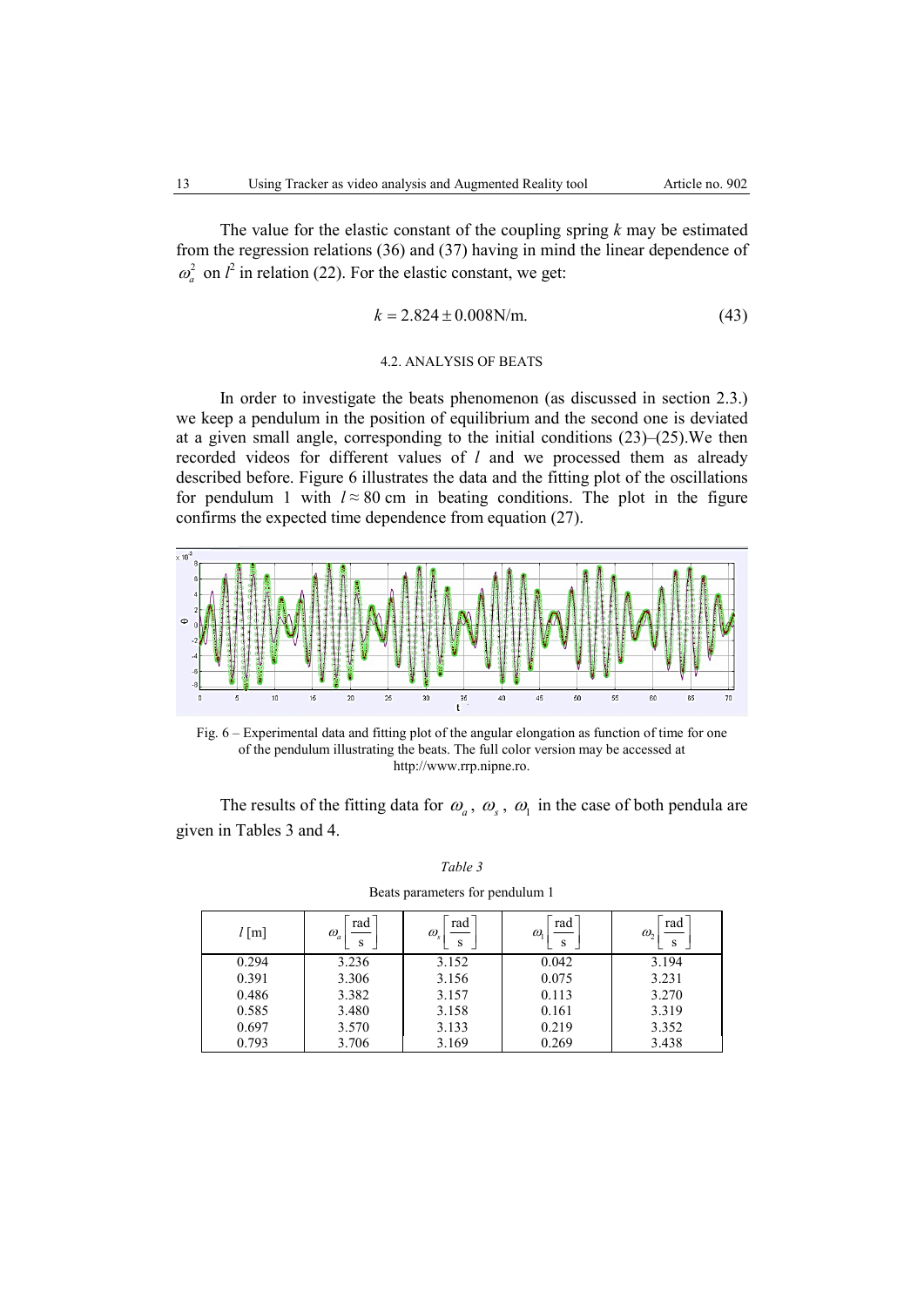| $l$ [m] | rad<br>$\omega_a$<br>s | rad<br>$\omega_{\rm s}$<br>s | rad<br>$\omega$<br>S | rad<br>$\omega$ ,<br>S |
|---------|------------------------|------------------------------|----------------------|------------------------|
| 0.294   | 3.205                  | 3.158                        | 0.024                | 3.182                  |
| 0.391   | 3.303                  | 3.156                        | 0.073                | 3.230                  |
| 0.486   | 3.382                  | 3.157                        | 0.113                | 3.270                  |
| 0.585   | 3.480                  | 3.158                        | 0.161                | 3.319                  |
| 0.691   | 3.595                  | 3.156                        | 0.220                | 3.376                  |
| 0.780   | 3.701                  | 3.169                        | 0.266                | 3.435                  |

*Table 4*  Beats parameters for pendulum 2

The plot of  $\omega_1$  and  $\omega_2$  as function of  $l^2$  for the beats mode are represented in Fig. 7 and Fig. 8 respectively.



Fig. 7 – Dependence of  $\omega_1$  and  $\omega_2$  as function of  $l^2$  for pendulum 1. For readability reasons, we broke the O*Y* axis. The full color version may be accessed at http://www.rrp.nipne.ro.



Fig. 8 – Dependence of  $\omega_1$  and  $\omega_2$  as function of  $l^2$  for pendulum 2. For readability reasons, we broke the O*Y* axis. The full color version may be accessed at http://www.rrp.nipne.ro.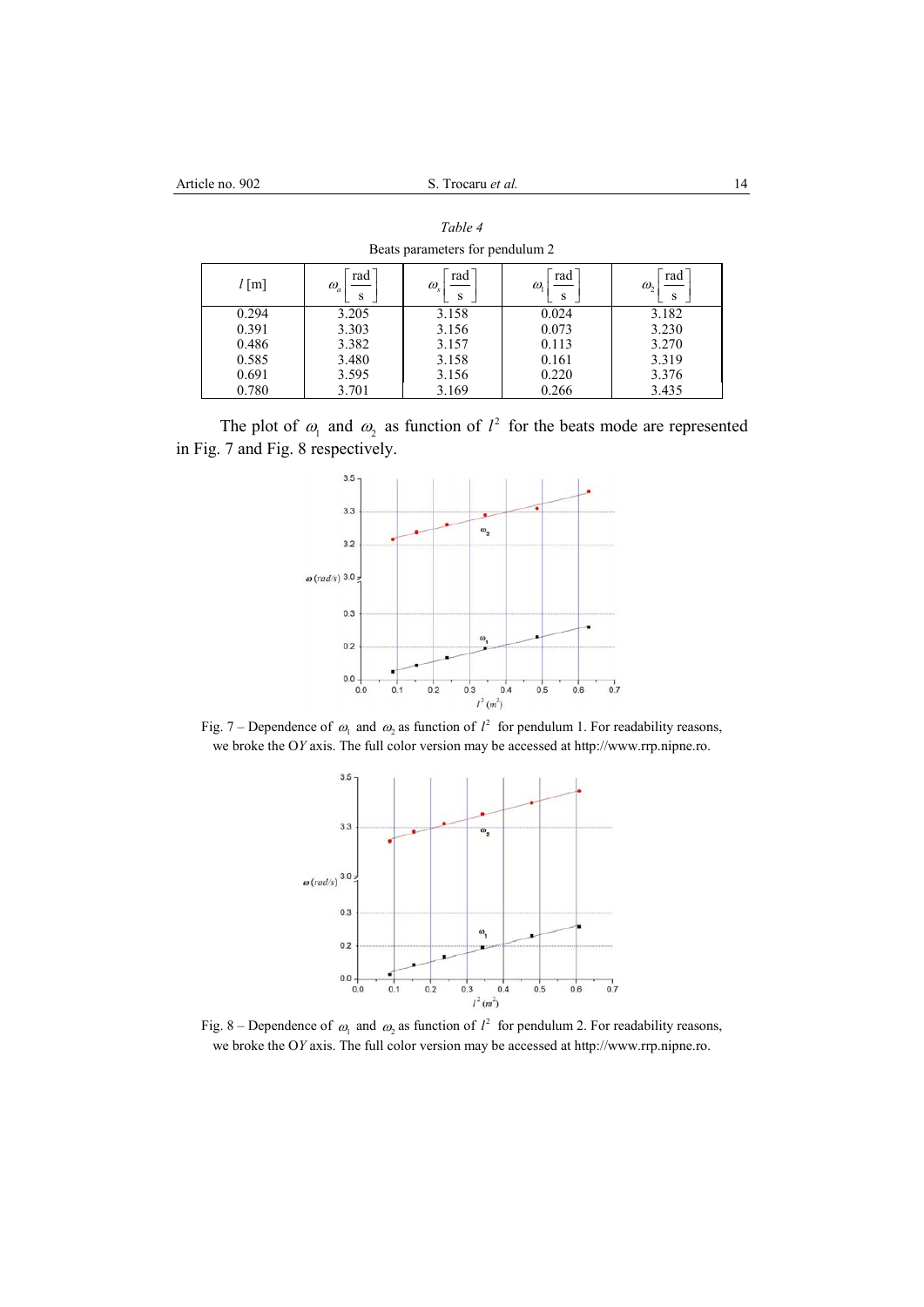From Fig. 7 and Fig. 8, one may notice the linearity of the plotted data for both pendula, as expected from relations (33) and (34).

The value of the main pulsation of the free pendulum,  $\omega_0$ , was calculated according to relation (31) from the intercept value of  $\omega_2(l^2)$  regression line. Analyzing the beats, we get the estimated value for  $\omega_0$ :

$$
\omega_0 = (3.158 \pm 0.019) \frac{\text{rad}}{\text{s}}.\tag{44}
$$

Consequently, the value of the oscillation period  $T_0$  is:

$$
T_0 = (1.989 \pm 0.040) \,\text{s}.\tag{45}
$$

The coupling constant was obtained from relations (33) and (34) by using the slope values calculated for  $\omega_1(l^2)$  and  $\omega_2(l^2)$  regressions lines:

$$
k = (2.749 \pm 0.038) \,\text{N/m}.\tag{46}
$$

# **5. CONCLUSIONS**

The values for the period  $T_0$  obtained from the symmetric and antisymmetric oscillation modes in (40) and from the beats in relation (45) are approximately equal and in good agreement with the calculated values from the experimental setup parameters  $T_{\text{calc}}$  in relation (42).

The resolved values of the coupling spring constant are well matching with those achieved from the symmetric and antisymmetric oscillation mode in (43) and from beats in relation (46).

The values of  $\omega_a$ ,  $\omega_s$  that were determined from direct measurements for antisymmetric and symmetric oscillation modes and summarized in Table 1 and from the beats analysis in Tables 3 and 4 confirm the assumptions made in the theoretical model:

– According to (13) and (14), the frequency for the antisymmetric mode is higher than the frequency of the symmetric one. In the asymmetric mode the spring is stretched, increasing the forces on the pendula.

– Relations (28) and (29) very well express the beats effect and the theoretical model is meaningful for analyzing the obtained graphs by means of the Tracker software.

The data found from the investigation of the coupled oscillators is in agreement with the direct determined value of *k*.

From the point of view of didactical approach, the overall conclusion is that Tracker is a very flexible tool, being able to analyze mechanical oscillatory motion.

The use of Tracker software on good quality experimental setup videos allows shifting the didactical focus on the analysis of the physics significance of